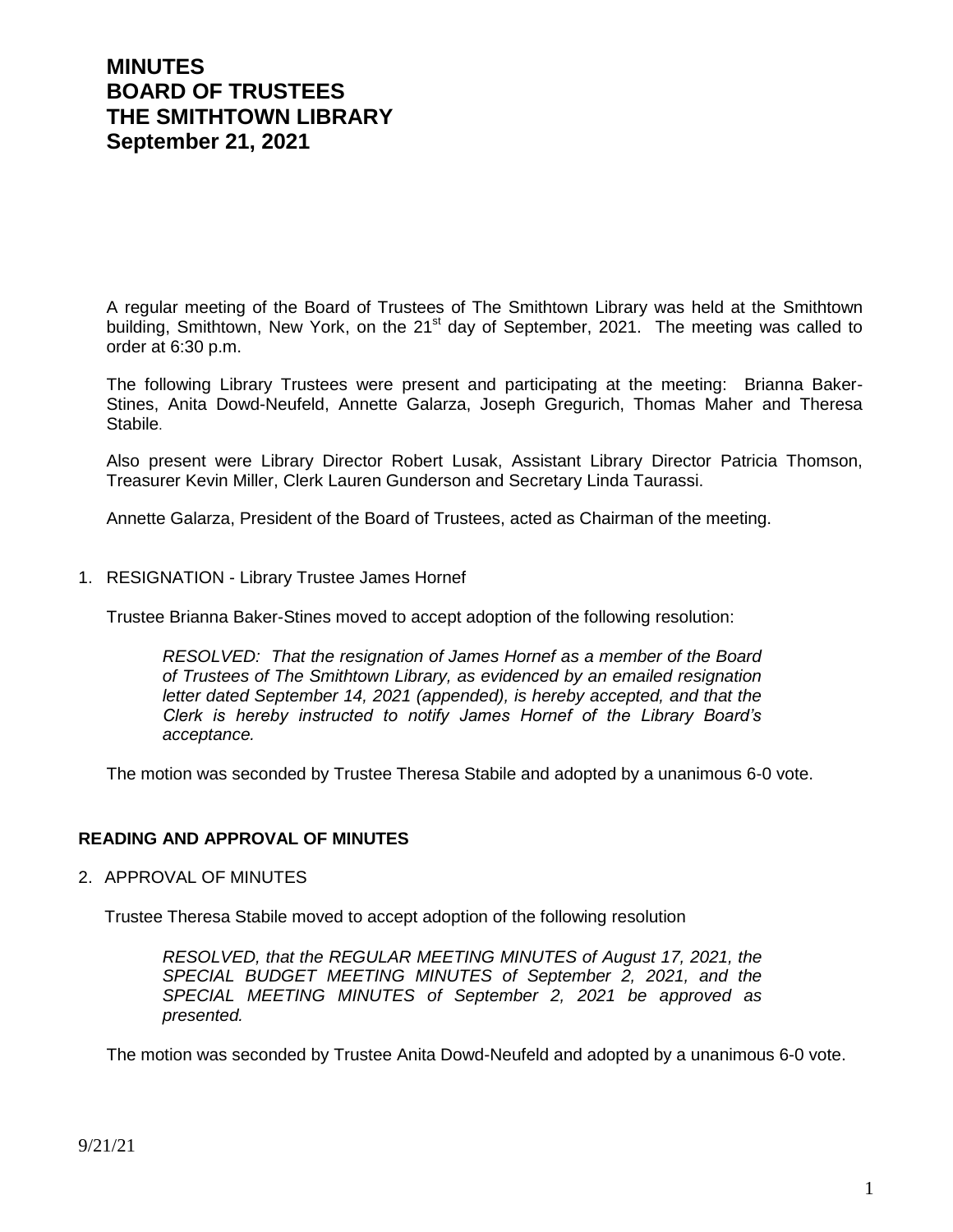# **REPORTS OF OFFICERS, BOARDS, STANDING COMMITTEES & DIRECTOR'S REPORT**

- 3. The BUDGET AND FINANCE COMMITTEE report was presented by Budget and Finance Committee Liaison Thomas Maher.
	- a. TREASURER'S REPORT

Trustee Brianna Baker-Stines moved to accept adoption of resolution "a":

*RESOLVED, that the TREASURER'S REPORT for the month ended August 31, 2021 be approved for filing* (copy of report appended to the original of these minutes).

The motion was seconded by Trustee Theresa Stabile and adopted by a unanimous 6-0 vote.

#### b. WARRANTS

Trustee Brianna Baker-Stines moved to accept adoption of resolution "b":

*RESOLVED, that the following WARRANTS be approved for payment:*

|     | Warrant #21-September      | ("L" fund) PREPAYS        | \$18,998.04  |
|-----|----------------------------|---------------------------|--------------|
| İİ. | Warrant #21-September      | ("L" fund) WARRANT        | \$321,779.78 |
|     | iii. Warrant #21-September | ("M" fund) WARRANT        | \$8,881.50   |
|     | iv. Warrant #21-September  | (PAYROLL #17 - 8/20/2021) | \$323,741.08 |
|     | v. Warrant #21-September   | (PAYROLL #18 - 9/03/2021) | \$265,508.93 |
|     | vi. Warrant #21-September  | (PAYROLL #19 - 9/17/2021) | \$262,973.06 |

The motion was seconded by Trustee Anita Dowd-Neufeld and adopted by a unanimous 6-0 vote.

c. EARLY RELEASE OF WARRANT PAYMENTS

Trustee Thomas Maher moved to accept adoption of resolution "c":

*RESOLVED, that the Board of Trustees of The Smithtown Library does hereby approve the early release of designated warrant payments prior to the October 26, 2021 board meeting to avoid lateness and penalties (note: such meeting is scheduled late in the month due to the Library Budget Vote and Trustee Election); and be it*

*FURTHER RESOLVED, that any bill that would incur a penalty and/or interest fee can be released by the Treasurer prior to the October 26, 2021 board meeting pending approval by the Board of Trustees Budget & Finance Committee Liaison or Library Board President before payment is made.*

The motion was seconded by Trustee Brianna Baker-Stines and adopted by a unanimous 6-0 vote.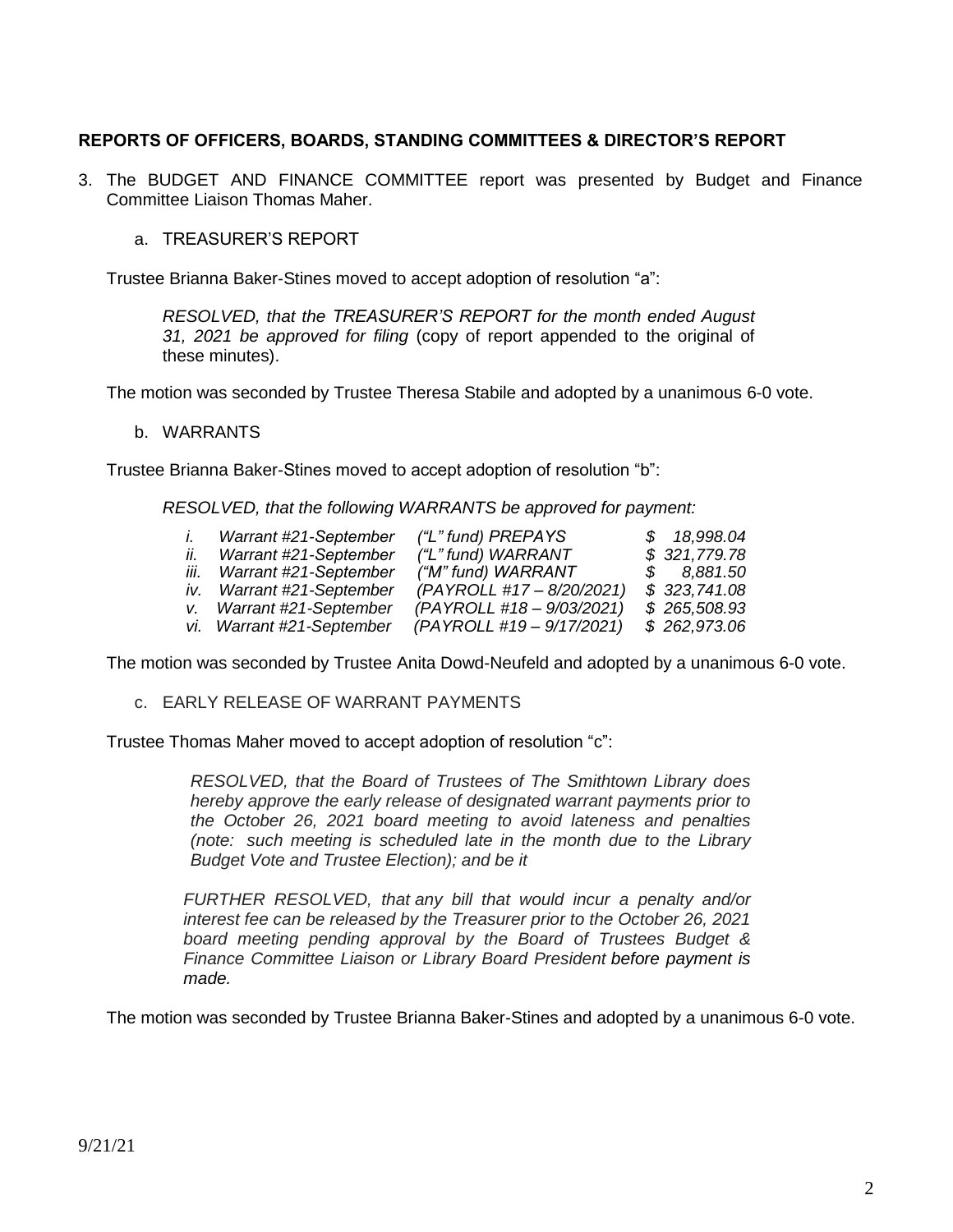4. The PERSONNEL COMMITTEE report was presented by Personnel Committee Liaison Brianna Baker-Stines.

### a. PERSONNEL CHANGES

Trustee Thomas Maher moved to accept adoption of resolution "a":

*RESOLVED, that the following PERSONNEL changes be approved as presented:*

*Full-time appointment:*

*i. Permanent full-time appointment of Lori Mauceri to the position of Personnel Assistant, Business Office, Nesconset building, at an annual rate of pay of \$52,000.00, subject to a 26-week probationary period, effective October 4, 2021 (to fill the vacancy created by the resignation of Regina Spencer, effective 4/30/2021).*

#### *Part-time appointment:*

*ii. Part-time appointment of Lena O'Brien to the position of Page, Reference/Circulation Departments, Smithtown building, at an hourly rate of pay of \$14.00, effective September 25, 2021 (to fill the vacancy created by the resignation of Paige Hurst, effective 8/24/2020).*

#### *Resignation:*

*iii. Resignation of Lauren Tannenbaum, Page, Children's Department, Smithtown building, effective September 2, 2021.*

#### *Retirement:*

*iv. Retirement of Joanne T. Grove, Associate Administrator (Treasurer), Business Office, Nesconset building, effective August 19, 2021 (last day of work – 8/18/2021).*

#### *Leave Request:*

*v. Leave of absence without pay for Christine Baum, Librarian I, Children's Department, Smithtown building, effective October 21, 2021 through October 22, 2021.*

The motion was seconded by Trustee Theresa Stabile and adopted by a unanimous 6-0 vote.

b*. CONFERENCE / WORKSHOP / WEBINAR ATTENDANCE REQUESTS*

Trustee Theresa Stabile moved to accept adoption of resolution "b":

*RESOLVED, that the following virtual conference requests set forth hereinafter are hereby approved:*

*i. That Librarian II Kelly Filippone be authorized to attend, on paid release time, the 26th Annual Long Island Archives Conference (theme - The 1920's: Style and Design), sponsored by the Long Island Library Resources Council (LILRC), to be held virtually on October 18, 2021 from 10:00 a.m. to 3:00 p.m., with reimbursement for actual and necessary expenses not to exceed \$25.00.*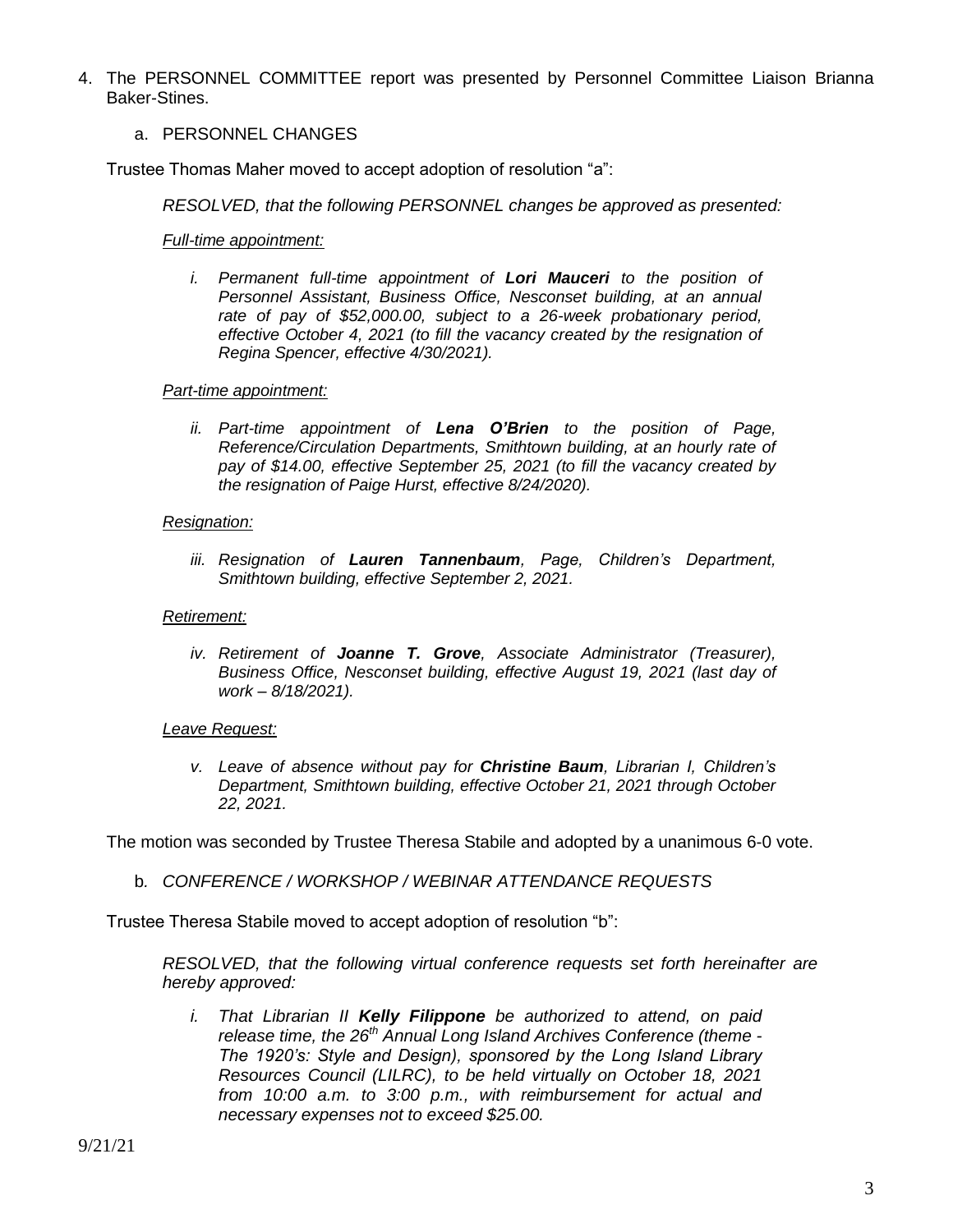- *ii. That Librarian I Marissa Finocchiaro be authorized to attend, on paid release time, the 26th Annual Long Island Archives Conference (theme - The 1920's: Style and Design), sponsored by the Long Island Library Resources Council (LILRC), to be held virtually on October 18, 2021 from 10:00 a.m. to 3:00 p.m., with reimbursement for actual and necessary expenses not to exceed \$25.00.*
- *iii. That Librarian III Caren Zatyk be authorized to attend, on paid release time, the 26th Annual Long Island Archives Conference (theme - The 1920's: Style and Design), sponsored by the Long Island Library Resources Council (LILRC), to be held virtually on October 18, 2021 from 10:00 a.m. to 3:00 p.m., with reimbursement for actual and necessary expenses not to exceed \$25.00.*

The motion was seconded by Trustee Anita Dowd-Neufeld and adopted by a unanimous 6-0 vote.

#### c. MANAGEMENT CONFIDENTIAL EMPLOYMENT AGREEMENT

Trustee Theresa Stabile moved to accept adoption of resolution "c":

*RESOLVED, that effective October 4, 2021, the employment agreement between The Smithtown Library and Personnel Assistant Lori Mauceri be approved as presented.*

The motion was seconded by Trustee Anita Dowd-Neufeld and adopted by a unanimous 6-0 vote.

- 5. The BUILDINGS AND GROUNDS COMMITTEE report was presented by Buildings and Grounds Committee Liaison Anita Dowd-Neufeld.
	- a. TELEPHONE SYSTEM ANALYSIS Network & Systems Specialist II James Buckman

After a presentation and analysis of the Library's telephone system by Network and Systems Specialist II James Buckman, Trustee Brianna Baker-Stines moved to accept adoption of the following resolution:

> *RESOLVED, that the Board of Trustees of The Smithtown Library does hereby authorize the Library Director to enter into a contract agreement for telephone system support and maintenance for all Library buildings with LAN Rover (Ring Central) (NYS Contract PM68236), effective December 1, 2021 through November 30, 2024, for a cloud based telephone service; with a monthly cost of \$2,707.74, which includes a one-time initial on-board installation cost of \$2,850.00; (Note: as needed, "per-call" service calls outside of normal business hours or "due to" issues outside contract agreement and/or purchase of new phones/licenses can incur an additional expense). Cancellation is permitted.*

The motion was seconded by Trustee Thomas Maher and adopted by a unanimous 6-0 vote.

*NOTE: this revised proposal was subsequently rejected by Smithtown Library legal counsel]*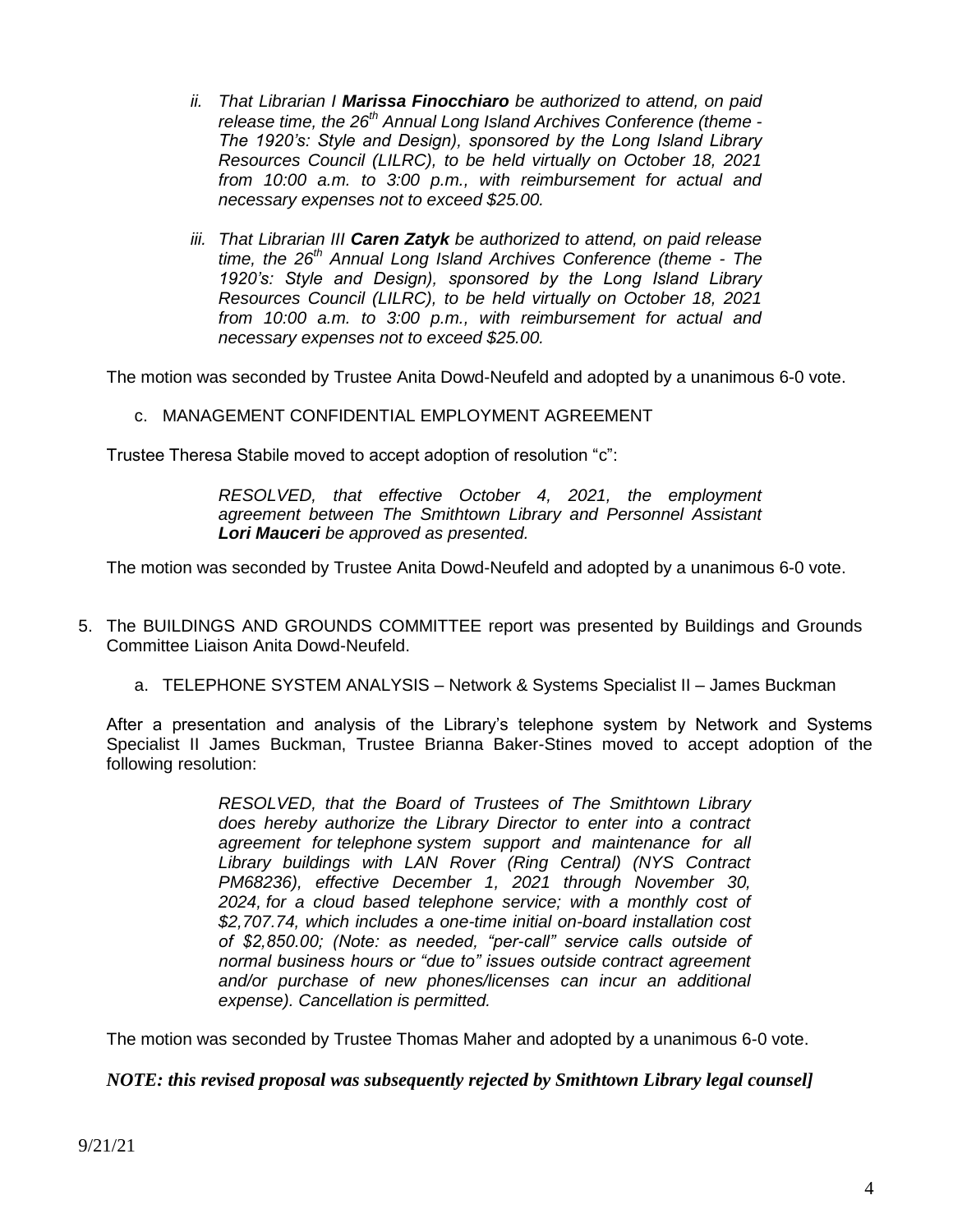b. EAGLE SCOUT SERVICE PROJECT – Life Scout Ryan Petermann

Life Scout Ryan Petermann was introduced to the Library Board and offered a verbal presentation of his Eagle Scout Project consisting of the design and construction of a collection bin to properly retire worn American flags, to be located at the Smithtown building.

After the presentation Trustee Joseph Gregurich moved to accept adoption of the following resolution:

> *RESOLVED, that the Board of Trustees of The Smithtown Library does hereby accept the Eagle Scout Service Project presented by Life Scout Ryan Petermann, of Boy Scout Troop 565 of Smithtown, to design and build a collection bin, to be located at the Smithtown building, for the purpose of properly retiring worn American flags*.

The motion was seconded by Trustee Thomas Maher and adopted by a unanimous 6-0 vote.

c. SNOW PLOWING & SALT SANDING OPERATIONS – Sonnenberg Nursery

Trustee Brianne Baker-Stines moved to accept adoption of the following resolution:

*RESOLVED, that the Board of Trustees of The Smithtown Library does hereby authorize the Library Director to enter into a one-year contract renewal (with an option for Board renewal for a period of one additional year in 2022-2023) with Sonnenberg Nursery, Inc., at a cost as dictated by contract terms, for the purpose of providing snow plowing and salt sanding operations for driving surfaces in the parking lots of the Smithtown, Commack, Kings Park & Nesconset buildings; said contract to be in effect for the period September 15, 2021 through May 15, 2022.*

The motion was seconded by Trustee Theresa Stabile and adopted by a unanimous 6-0 vote.

- 6. The COMMUNICATIONS COMMITTEE report was presented by Communications Committee Liaison Theresa Stabile.
	- a. Memorial Donation Nancy Deloris Scarola

Trustee Brianne Baker-Stines moved to accept adoption of resolution "a":

*RESOLVED, that the Board of Trustees of The Smithtown Library does hereby graciously accept and thank Mr. William Scarola, for his generous memorial donation, totaling \$1,959.00, of a Cassidy arched back six foot bench in memory of his beloved wife Nancy Deloris Scarola, and be it* 

*RESOLVED, that said bench will be affixed with a bronze plaque personalizing this memorial donation, and be it*

*FURTHER RESOLVED, that said bench will be placed on the grounds of the Library's Kings Park building.*

The motion was seconded by Trustee Joseph Gregurich and adopted by a unanimous 6-0 vote.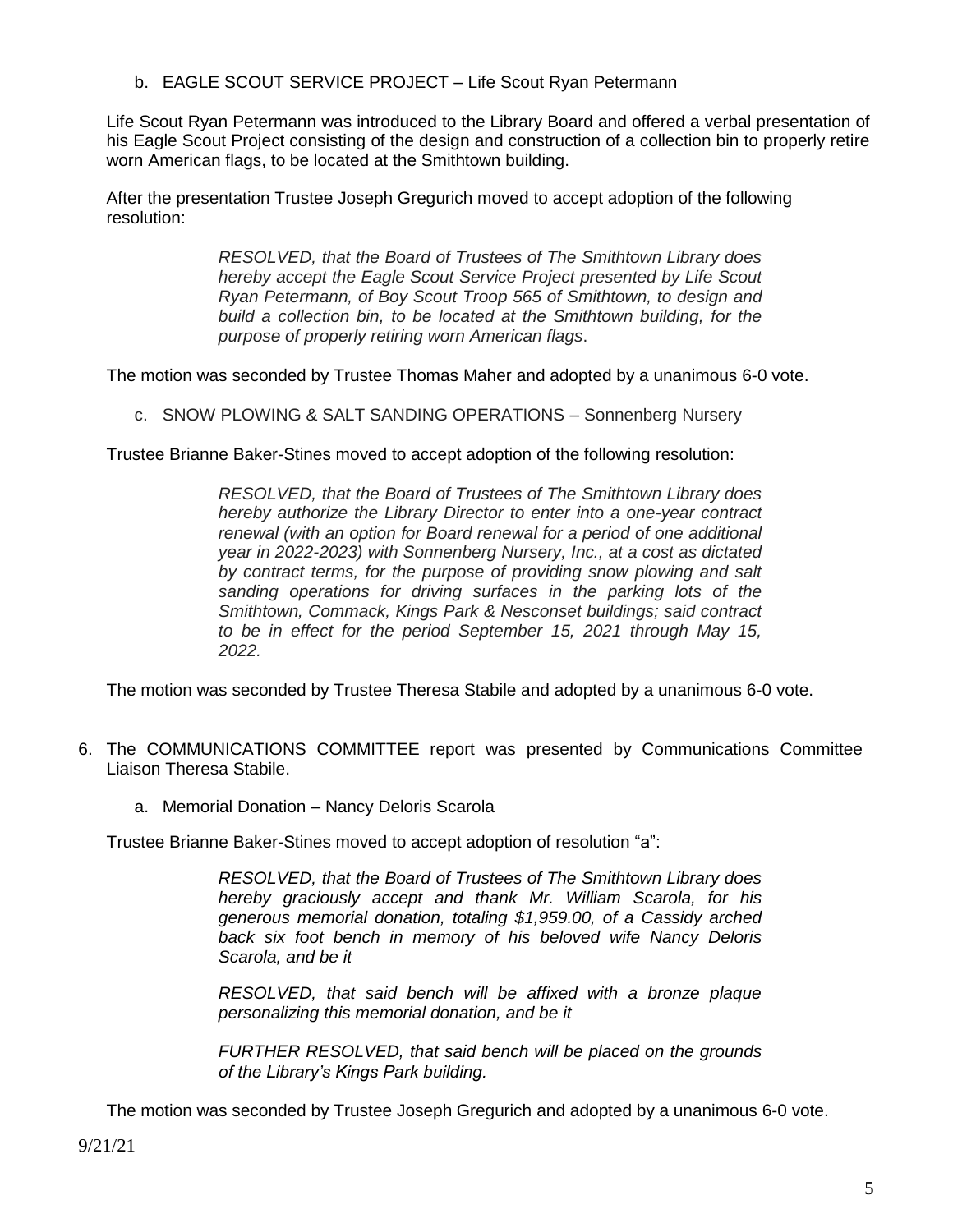b. Memorial Donation – Barbara Scherr Trenk

Trustee Brianne Baker-Stines moved to accept adoption of resolution "b":

*RESOLVED, that the Board of Trustees of The Smithtown Library does hereby graciously accept and thank Mr. Robert Scherr for his generous donation of ONE HUNDRED DOLLARS (\$100.00) to The Smithtown Library, in memory of his beloved sister Barbara Scherr Trenk, and be it* 

*RESOLVED, that the funds will be used, as requested, toward benefitting programs empowering young women writers, developing the collection with the work of women writers, or presenting local writers at the Library's discretion, and be it*

*FURTHER RESOLVED, that the Board of Trustees of The Smithtown Library extends their appreciation to Mr. Scherr for the many past donations received in memory of Barbara Scherr Trenk.*

The motion was seconded by Trustee Joseph Gregurich and adopted by a unanimous 6-0 vote.

c. Online Donation – Matt Torres

Trustee Anita Dowd-Neufeld moved to accept adoption of resolution "c":

*RESOLVED, that the Board of Trustees of The Smithtown Library does hereby graciously accept and thank Mr. Matt Torres, of Nesconset, NY, for his generous online donation of TWENTY-FIVE DOLLARS (\$25.00) to The Smithtown Library, and be it*

*FURTHER RESOLVED, that said donation is to be used as necessary at the Library's discretion.*

The motion was seconded by Trustee Joseph Gregurich and adopted by a unanimous 6-0 vote.

7. DIRECTOR'S REPORT

The Library Director presented his Director's Report that had been submitted previously to the Library Board (copy of report appended to the original of these minutes).

# **UNFINISHED BUSINESS**

8. NEW POLICY – **Anti-Bullying Policy [Policy 500-85]** (2nd reading – updated)

Note: Revisions are noted in underlined bold font; deletions are noted with a strikethrough

Trustee Brianna Baker-Stines moved to waive the reading of the Anti-Bullying Policy [Policy 500-85]. The motion was seconded by Trustee Thomas Maher and adopted by a unanimous 6-0 vote.

Trustee Theresa Stabile moved to accept adoption of the Anti-Bullying Policy [Policy 500-85] as revised. The motion was seconded by Trustee Brianna Baker-Stines and adopted by a unanimous 6-0 vote.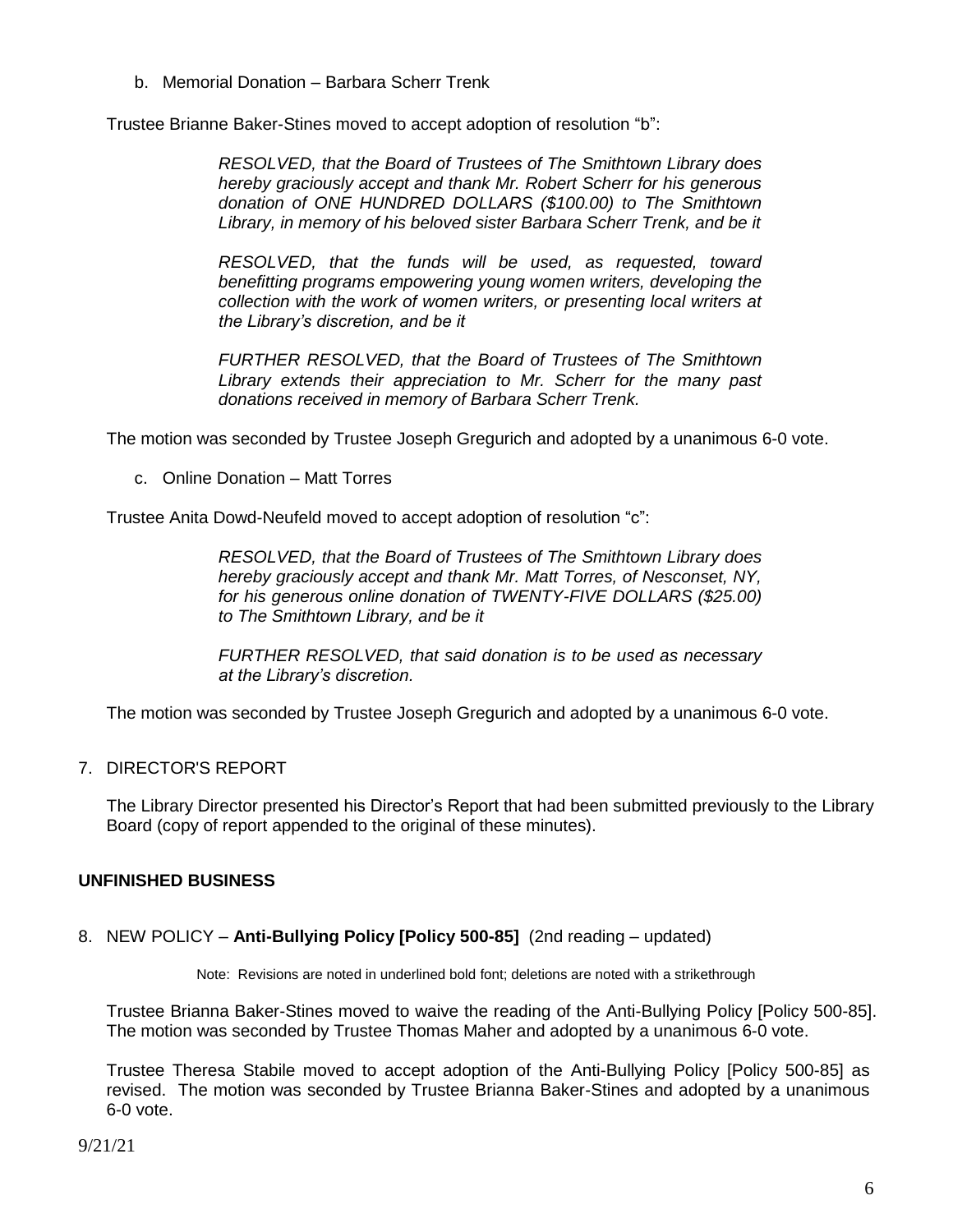*The Smithtown Library considers bullying unacceptable and will not tolerate it under any circumstances. This policy shall apply to all employees, regardless of his or her employment status (i.e. managerial vs. hourly, full-time vs. part-time, employee vs. independent contractor). Any*  employee found in violation of this policy will be disciplined to the extent permissible by law, up to *and including termination. Independent contractors found to be in violation of this policy may be subject to contract cancellation.*

*The Smithtown Library defines bullying as malicious and unwelcome mistreatment that seeks to*  harm, to intimidate, or does offend, degrade or humiliate an employee, whether by way of verbal, *physical or other means, on or off the worksite and/whether or not in the course of employment. The Smithtown Library seeks to promote a healthy workplace culture where all employees are able to work in an environment free of bullying behavior.*

*The Smithtown Library encourages all employees to report instances of alleged bullying behavior. Any report of this type will be treated seriously, investigated promptly and impartially. The Smithtown Library further encourages all employees to formally report any claims of assault, battery, or other bullying behavior of a criminal nature to the local Police Department. The Smithtown Library requires any employee who witnesses any bullying, irrespective of reporting relationship, to immediately report such conduct to the Library Director or if involving the Director to the Board President. The Smithtown Library will seek to protect an employee who reports bullying conduct from retaliation or reprisal.*

*The Smithtown Library considers the following types of behavior to constitute workplace bullying.*

*Please note, this itemization is not meant to be exhaustive and is only offered by way of example:*

- *Staring, glaring or other Nonverbal demonstrations of hostility or prejudice*
- *Exclusion or social isolation*
- *Excessive monitoring or micro-managing*
- *Work-related harassment (work-overload, unrealistic deadlines, meaningless tasks)*
- *Being held to a different standard than the rest of an employee's work group*
- *Constant ignoring or interrupting of an employee in front of co-workers*
- *Personal attacks (angry outbursts, excessive profanity, or name-calling)*
- *Encouragement of others to ostracize the targeted employee*
- *Sabotage of a co-worker's work product or undermining of an employee's work performance*
- *Stalking*
- *Unwelcome touching*
- *Invasion of another's personal space*
- *Unreasonable interference with an employee's ability to do his or her work (i.e., overloading of emails)*
- *Infliction of verbal abuse, such as the use of derogatory remarks, insults and epithets*
- *Conduct that may be considered as hostile, offensive, and unrelated to the employer's legitimate business interests*

*Early reporting and intervention have proven to be the most effective methods of resolving actual or perceived incidents of bullying. Therefore, while no fixed reporting period is established, The Smithtown Library strongly urges the prompt reporting of complaints or concerns so that rapid and constructive action can be taken, The Smithtown Library will make every effort to prevent or interrupt alleged workplace bullying before it becomes severe or pervasive, but can only do so with the cooperation of its employees. Individuals who believe they may have experienced conduct that they believe violates this policy, or who have concerns about an observed conduct, should report their*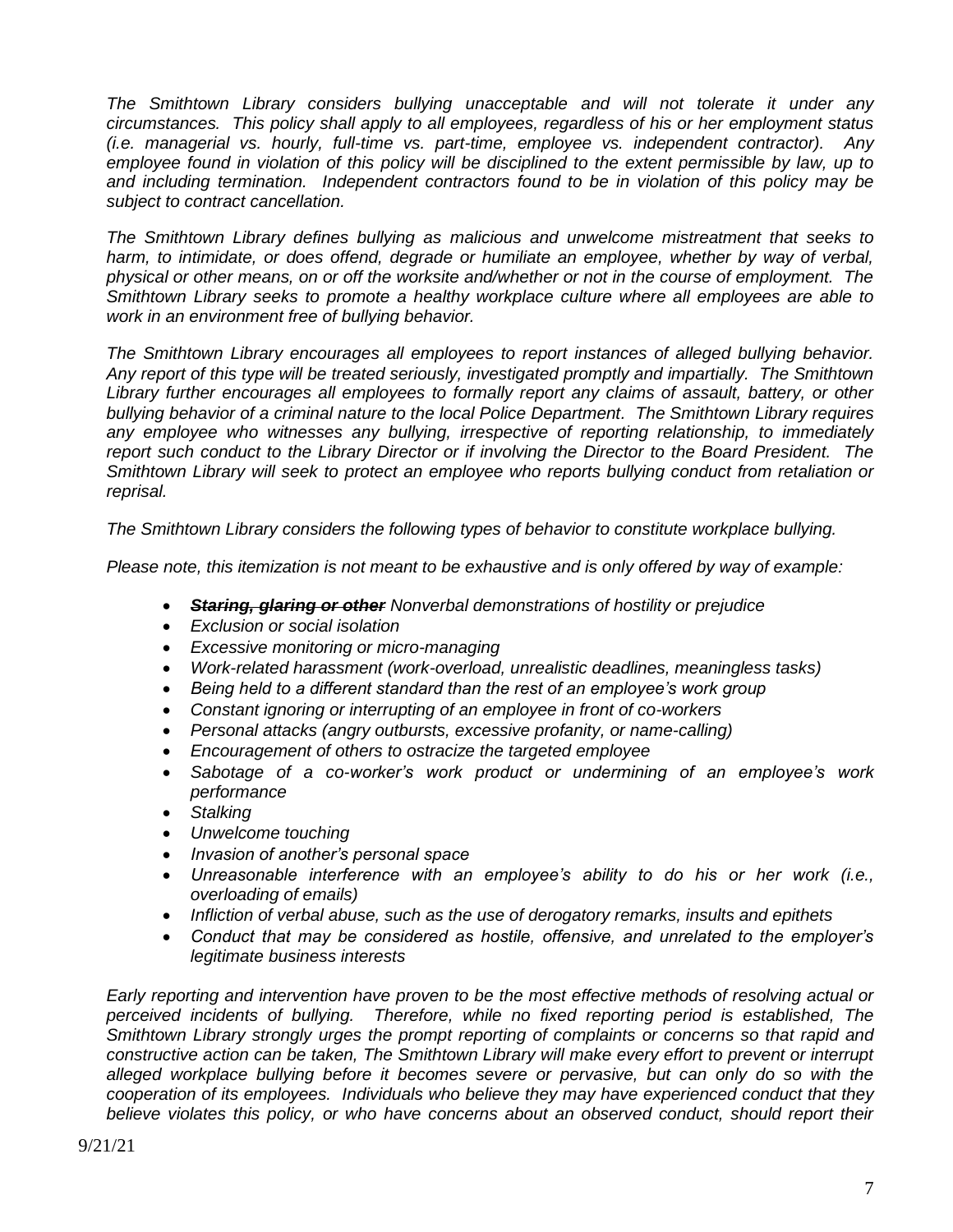*complaints verbally or in writing to his or her supervisor, or any of the designated contact persons. the Library Director. Written reports are to be made using the Bullying/Harassment Incident Report Form. Individuals should not feel obligated to report their complaints to their immediate supervisor prior to bringing the matter to the attention of any of the designated contact persons. the Library Director. The availability of this complaint procedure does not preclude individuals who believe they are being subjected to bullying conduct from promptly advising the offender that his or her behavior is unwelcome and requesting that such behavior immediately stop.*

*Designated Contact Persons:*

| Robert Lusak            | <b>Patricia Thomson</b>           | Lori Mauceri               |
|-------------------------|-----------------------------------|----------------------------|
| <b>Library Director</b> | <b>Assistant Library Director</b> | <b>Personnel Assistant</b> |
| Administration          | <b>Administration</b>             | <b>Business Office</b>     |
| rlusak@smithlib.org     | pthomson@smithlib.org             | Imauceri@smithlib.org      |
| 631-360-2480            | 631-360-2480                      | 631-360-2490               |

# 9. NEW POLICY - LearnLab Policy [Policy 700-600] (2<sup>nd</sup> reading)

Trustee Theresa Stabile moved to waive the reading of the LearnLab Policy [Policy 700-600]. The motion was seconded by Trustee Thomas Maher and adopted by a unanimous 6-0 vote.

Trustee Anita Dowd-Neufeld moved to accept adoption of the LearnLab Policy [Policy 700-600]. The motion was seconded by Trustee Brianna Baker-Stines and adopted by a unanimous 6-0 vote.

# *PURPOSE*

*The Smithtown Library and the Friends of The Smithtown Library provide the Library's community access to new and emerging technologies. It is the Library's hope to inspire an interest in design as well as to assist the community in transforming creations to life through the technology provided in the LearnLab.* 

# *POLICY*

#### *Appropriate Use*

*The use of the LearnLab is available for all The Smithtown Library cardholders in good standing. Equipment may only be used for lawful purposes. Use of the space does not equate endorsement by the Library of the creations made. The views and opinions expressed by patrons using the LearnLab do not necessarily reflect the views and opinions of the Library or any of its officers or employees.*

*Unacceptable use of the LearnLab includes but is not limited to:*

- *1. Creating materials prohibited by local, state, or federal law;*
- *2. Creating materials that are unsafe, harmful, dangerous, or pose an immediate threat to the well-being of others; such use may violate the terms of use of the manufacturer;*
- *3. Creating obscene materials or otherwise inappropriate for the library environment;*
- *4. Creating materials in violation of intellectual property rights; objects that would violate patents, copyrights, trademarks, registered designs, or other proprietary objects;*
- *5. Operating an on-going business or using the room to promote any product, service, business, or pecuniary interests.*

*The Library reserves the right to review, refuse, or confiscate projects requested or brought into the LearnLab. Use of the LearnLab not consistent with the Library's policies and procedures may result in loss of privileges.*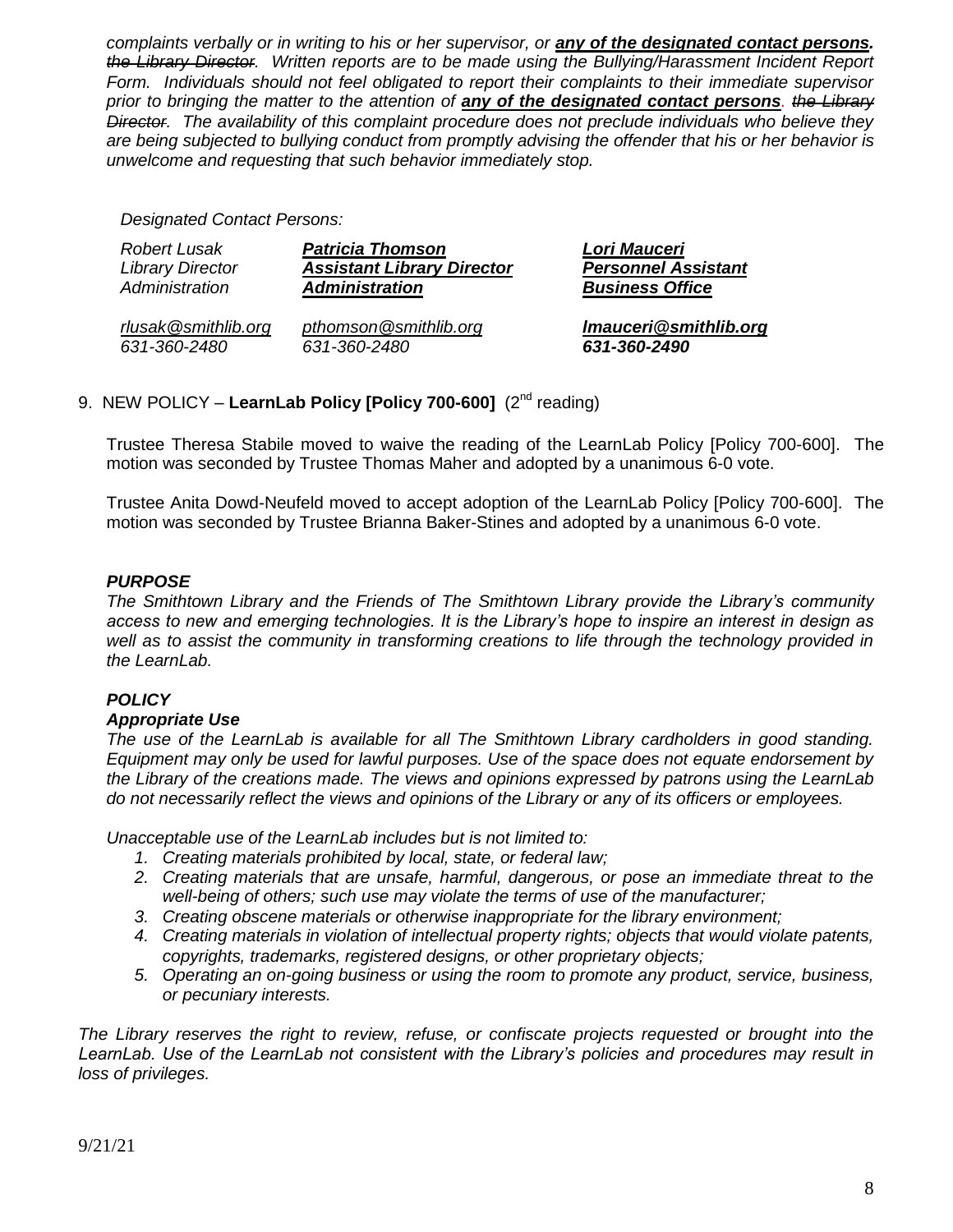### *Operation of Technology*

*Patrons should be familiar with the technology they intend to use and are required to review any related training videos and modules. Staff is available to explain how to use equipment and will make instructional materials, such as manuals, accessible upon request.* 

*Certain equipment in the LearnLab is limited to staff operation only. Equipment designated for patron use may necessitate staff supervision, instruction, or training prior to or during use. General usage and safety guidelines are posted in the LearnLab; strict adherence is required. Any issues or accidents in the room should be reported to Library staff immediately. Patrons may be held responsible for the repair or replacement cost of missing or damaged equipment.*

*Library staff manage all hardware and software in the LearnLab. Staff will consider modification requests, but reserve the right to refuse requests. Users are not permitted to modify hardware or software, or install new programs onto equipment. Any work saved on the computers in the LearnLab will be deleted when logged off and cannot be recovered. Users must provide their own external storage devices. Library staff will have the right to examine and approve patron external storage devices and materials.*

### *Hold Harmless*

*The Library holds no responsibility for damage to patron materials, or for any loss of data or information. Users of the LearnLab will hold harmless and indemnify the Library as to all claims, actions, and judgments which accrue against the Library related to the use of Library software or hardware.*

# *PROCEDURES*

*Appointments may be required for use of certain equipment and must be made at least 24 hours in advance with a limit of five 1-hour appointments in a month. The LearnLab is a shared space; an appointment for one piece of equipment is not to be considered an appointment for all of the technology, nor a reservation of the entire room for private use. The Library reserves the right to photograph or record any works created in the space for promotional purposes.*

*The LearnLab is open to everyone; however, with the exception of program attendance, patrons under the age of 12 must have a parent or guardian present who will be responsible for that child while in the space. Every patron that uses equipment in the LearnLab, no matter how brief, must sign this policy.*  Patrons under the age of 18 must arrive to their appointment with this policy signed by a parent or *guardian.*

*Food and drink are not permitted in the LearnLab. The LearnLab closes one hour before the Library's closing. Patrons are expected to leave the space in the condition existing when they entered it.*

#### *Submission Projects*

*Please note that there is no guarantee of anonymity. Projects may be observed by Library staff and patrons utilizing the Library or LearnLab while being developed. Staff may review projects and advise patrons to make changes if any problems are foreseen. No refunds or credits will be given for unsatisfactory results.*

#### *Costs*

*Fees may be charged for some materials and services, as posted in the LearnLab.*

*By signing below, you are agreeing to the policies and procedures of the LearnLab as listed above.*

| Name:      |                                                      | Barcode: |       |  |
|------------|------------------------------------------------------|----------|-------|--|
|            | <b>Please Print</b>                                  |          |       |  |
| Signature: |                                                      |          | Date: |  |
|            | If under the age of 18, signature of parent/guardian |          |       |  |
| 0/21/21    |                                                      |          |       |  |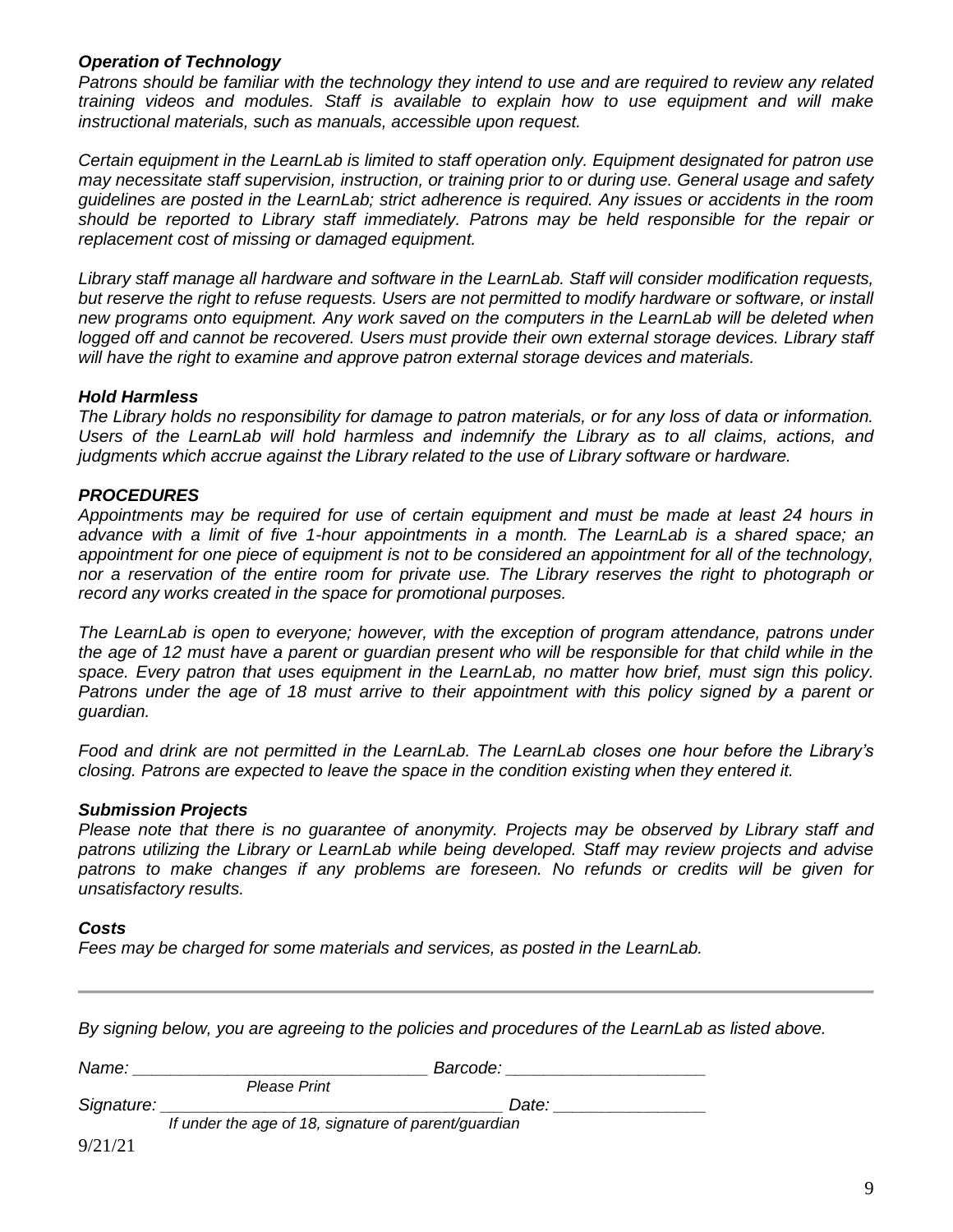# 10. **UPDATED POLICY** - The Library Bill of Rights [Policy 200-30] (2<sup>nd</sup> reading)

Trustee Brianna Baker-Stines moved to waive the reading of the The Library Bill of Rights [Policy 200-30]. The motion was seconded by Trustee Thomas Maher and adopted by a unanimous 6-0 vote.

Trustee Theresa Stabile moved to accept adoption of The Library Bill of Rights [Policy 200-30]. The motion was seconded by Trustee Brianna Baker-Stines and adopted by a unanimous 6-0 vote.

[Note: The American Library Association (ALA) updated the Library Bill of Rights effective January 29, 2019].

Note: Revisions are noted in underlined bold font

*The American Library Association affirms that all libraries are forums for information and ideas, and that the following basic policies should guide their services.*

- 1. *Books and other library resources should be provided for the interest, information, and enlightenment of all people of the community the library serves. Materials should not be excluded because of the origin, background, or views of those contributing to their creation.*
- 2. *Libraries should provide materials and information presenting all points of view on current and historical issues. Materials should not be proscribed or removed because of partisan or doctrinal disapproval.*
- 3. *Libraries should challenge censorship in the fulfillment of their responsibility to provide information and enlightenment.*
- 4. *Libraries should cooperate with all persons and groups concerned with resisting abridgment of free expression and free access to ideas.*
- 5. *A person's right to use a library should not be denied or abridged because of origin, age, background, or views.*
- 6. *Libraries which make exhibit spaces and meeting rooms available to the public they serve should make such facilities available on an equitable basis, regardless of the beliefs or affiliations of individuals or groups requesting their use.*
- 7. *All people, regardless of origin, age, background, or views, possess a right to privacy and confidentiality in their library use. Libraries should advocate for, educate about, and protect people's privacy, safeguarding all library use data, including personally identifiable information.*

# 11. REVISED POLICY - Freedom of Information Policy [Policy 700-110] (2<sup>nd</sup> reading)

Trustee Brianna Baker-Stines moved to waive the reading of the Freedom of Information Policy [Policy 700-110]. The motion was seconded by Trustee Theresa Stabile and adopted by a unanimous 6-0 vote.

Trustee Theresa Stabile moved to accept adoption of the Freedom of Information Policy [Policy 700- 110]. The motion was seconded by Trustee Anita Dowd-Neufeld and adopted by a unanimous 6-0 vote

NOTE: Freedom of Information Application 700-110a (appended)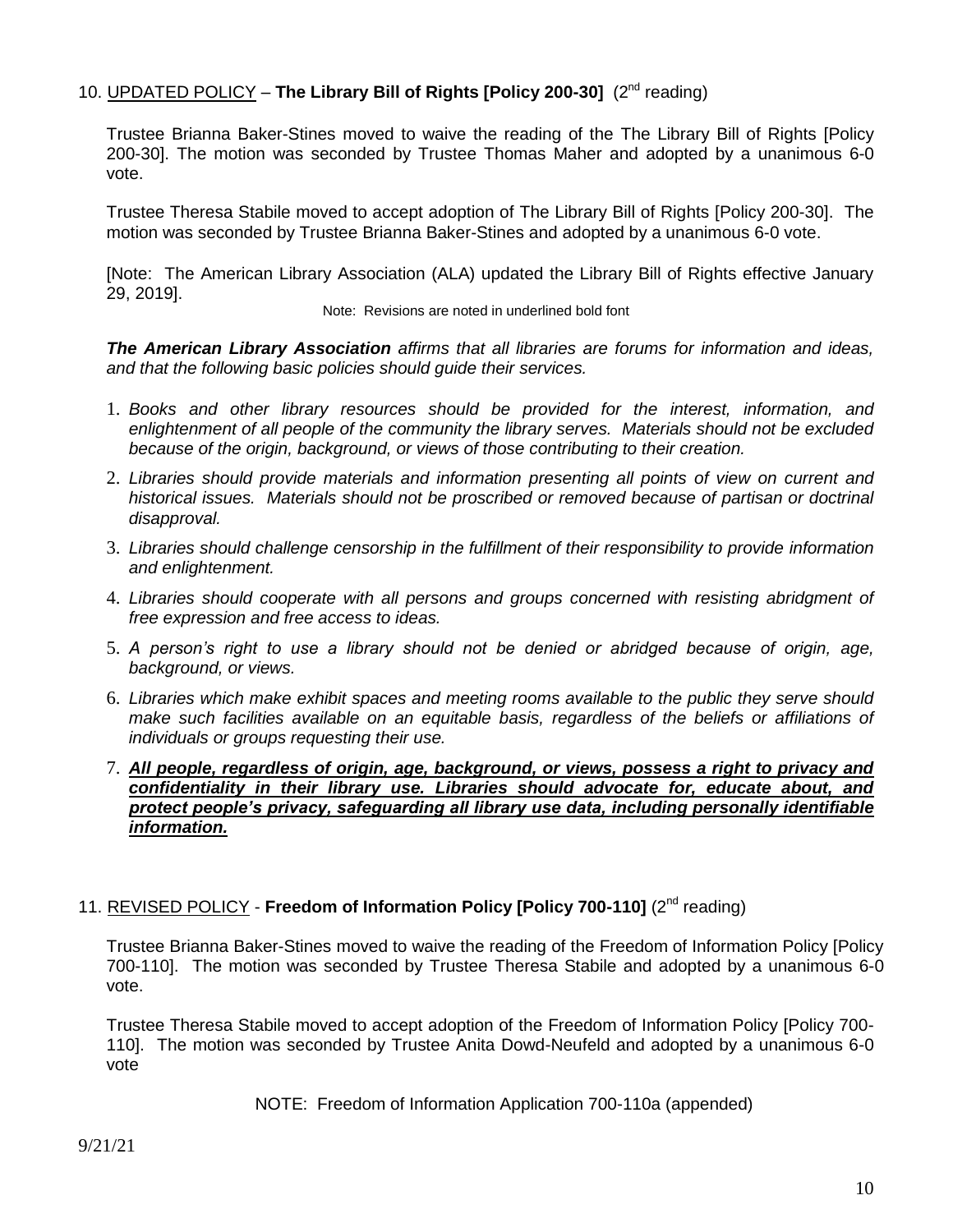*The Freedom of Information Law, which took effect on January 1, 1978, as amended provides the public the right of access to Library records.*

*The public may view review official Library records such as the minutes of The Smithtown Library Board of Trustees, written policies, and Library financial records. It shall be the policy of the Library to make available for public inspection all records subject to such inspection in accordance with the provisions of Article 6 of the Public Officers Law. However, no records pertaining to the circulation of Library materials which contain names or other personally identifying details of patrons will be released for inspection to an unauthorized person.*

*The Board of Trustees has adopted regulations governing when, where, and how an individual can view public records as follows:*

### *I. Designation of Records Management Officer*

- *1. The Records Management Officer shall be the Clerk. The Records Management Officer shall ensure that Library records that are not permitted to be released are not released. He/She shall receive requests for records of the Library and make such records available for inspection or copying when such requests are granted.*
- *2. The Records Management Officer shall compile and maintain a detailed current list by subject matter of all records in the possession of the Library whether or not available to the public. In addition, he/she shall develop and oversee a program for the orderly and efficient management of Library records, including maintenance of information security as it pertains to the release of Library records.*

# *II. Definition of Records*

- *1. A record is defined as any information kept, held, filed, produced or reproduced by, with or for the Library in any physical form whatsoever, including but not limited to reports, statements, examinations, memoranda, opinions, folders, files, books, manuals, pamphlets, forms, papers, designs, drawings, maps, photos, letters, microfilms, computer tapes or disks storage media, rules, regulations or codes, and emails.*
- *2. The Records Management Officer will have the responsibility for compiling and maintaining the following records:*

*a. a record of the final vote of each member of the Board on any proceeding or matter on which the member votes; and*

*b. a record setting forth the name, office business address, title and salary of every employee of the Library;*

*c. a reasonably detailed current list by subject matter of all records in possession of the Library whether or not available for public inspection and copying.*

*3. No record for which there is a pending request for access may be destroyed. However, nothing in these regulations shall require the Library to create any record not possessed or maintained by it.*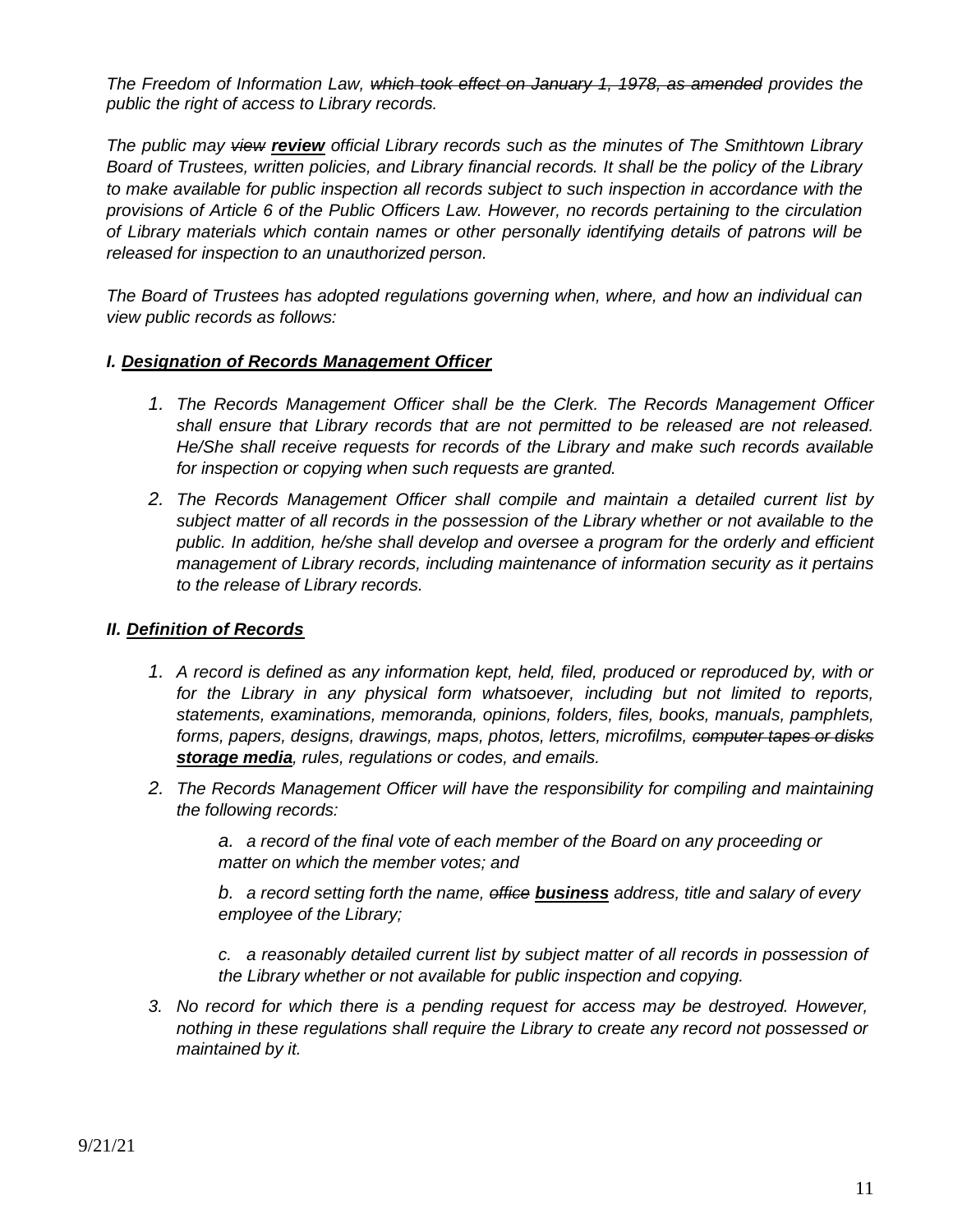# *III. Access to Records*

- *1. Procedures: Requests to inspect or secure printed or electronic copies of records shall be submitted in writing (or by completing the Library's Freedom of Information Application) to the Records Management Officer at 148 Smithtown Boulevard, Nesconset, NY 11767 either in person or by mail. Requests may also be submitted via or e-mail at smithlib@smithlib.org. or by completing the Library's Freedom of Information Application. (moved up to 1. From 3.)*
- *2. Time and place records may be inspected: Records may be requested from, and inspected in-person or copied at, the Office of the Records Management Officer, located at the Nesconset Branch building, 148 Smithtown Boulevard, Nesconset, NY, during the hours of 10:00 a.m. to 5:00 p.m. on any business day on which the Library Administration offices are open. Records may also be received via email. requested via e-mail at the following address: [smithlib@smithlib.org.](mailto:smithlib@smithlib.org)*
- *3. Fees: The fee for documents up to 8-1/2" x 14" is 25 cents per page. To determine the actual cost of reproducing a record that is either in excess of 81/2" x 14" or is in a different format (i.e. tape or cassette storage media record), the Library will charge an amount equal to the hourly rate attributed to the lowest paid Library employee who has the necessary skill required to prepare a copy of the requested record, as well as the cost of reproduction of said record. However, no fee shall be charged for records maintained digitally and sent via email, the search for or inspection of records, certification of documents, or copies of documents which have been printed or reproduced for distribution to the public. The number of such copies given to any one organization or individual may be limited as to the discretion of the Records Management Officer.*
- *4. All requests for information shall be responded to within five business days of receipt of the request. If the request cannot be fulfilled within five business days, the Records Management Officer shall acknowledge receipt of the request and advise the approximate date when the request will be granted or denied.*
- *5. If a request cannot be granted within 20 business days from the date of acknowledgement of the request, the Library must state in writing both the reason the request cannot be granted within 20 business days, and a date certain within a reasonable period when it will be granted depending on the circumstances of the request.*
- *6. Denial of Access: When a request for access to a public record is denied, the Records Management Officer shall indicate in writing the reasons for such denial, and the right to appeal.*
- *7. Appeal: An applicant denied access to a public record may file an appeal by delivering a copy of the request and a copy of the denial to the Library Director within 30 days after the denial from which such appeal is taken.*
- *8. The applicant will be informed of the Library Director's determination in writing within 10 business days of receipt of an appeal. The Library Director shall transmit to the Committee on Open Government photocopies of all appeals and determinations.*

# *IV. Records Exempted from Public Access*

*The provisions of this regulation relating to information available for public inspection and copying shall not apply to records that:*

- *1. are specifically exempted from disclosure by state and/or federal statute;*
- *2. if disclosed would constitute an unwarranted invasion of personal privacy;*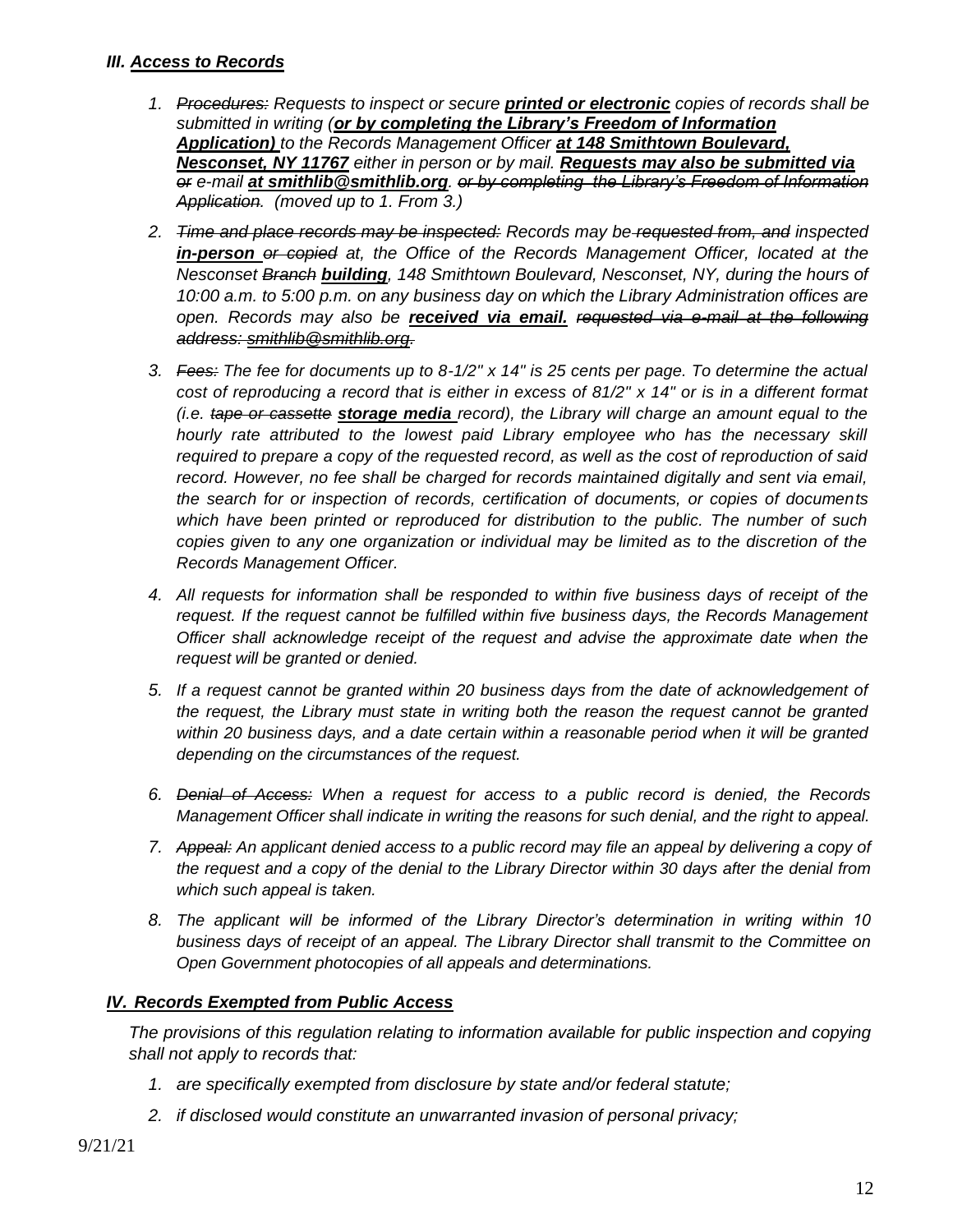- *3. if disclosed would impair present or imminent contract awards or collective bargaining negotiations;*
- *4. are confidentially disclosed to the Library and compiled and maintained for the regulation of commercial enterprise, including trade secrets, or for the grant or review of a license;*
- *5. are compiled for law enforcement purposes and which, if disclosed, would:*
	- *a. interfere with law enforcement investigations or judicial proceedings;*
	- *b. deprive a person of a right to a fair trial or impartial adjudication;*
	- *c. identify a confidential source or disclose confidential techniques or procedures, except routine techniques or procedures; or*
	- *d. reveal criminal investigative techniques or procedures, except routine techniques and procedures;*
- *6. records which if disclosed, would endanger the life or safety of any person;*
- *7. records which are interagency or intra-agency communications, except to the extent that such materials consist of:*
	- *a. statistical or factual tabulations or data;*
	- *b. instructions to staff which affect the public;*
	- *c. final Board policy or determinations; or*
	- *d. external audits, including but not limited to audits performed by the comptroller and the federal government;*
- *8. records which, if disclosed, would jeopardize the Library's capacity to guarantee the security of its information technology assets (which encompasses both the system and the infrastructure).*

# *V. Prevention of Unwarranted Invasion of Privacy*

*To prevent an unwarranted invasion of personal privacy, the Records Management Officer may delete identifying details when records are made available. An unwarranted invasion of personal privacy includes but shall not be limited to:*

- *1. disclosure of confidential personal matters reported to the Library which are not relevant or essential to the ordinary work of the Library;*
- *2. disclosure of employment, medical or credit histories or personal references of applicants for employment, unless the applicant has provided a written release permitting such disclosures;*
- *3. sale or release of lists of names and addresses in the possession of the Library if such lists would be used for private, commercial or fund-raising purposes;*
- *4. disclosure of information of a personal nature when disclosure would result in economic or personal hardship to the subject party and such records are not relevant or essential to the ordinary work of the Library; or*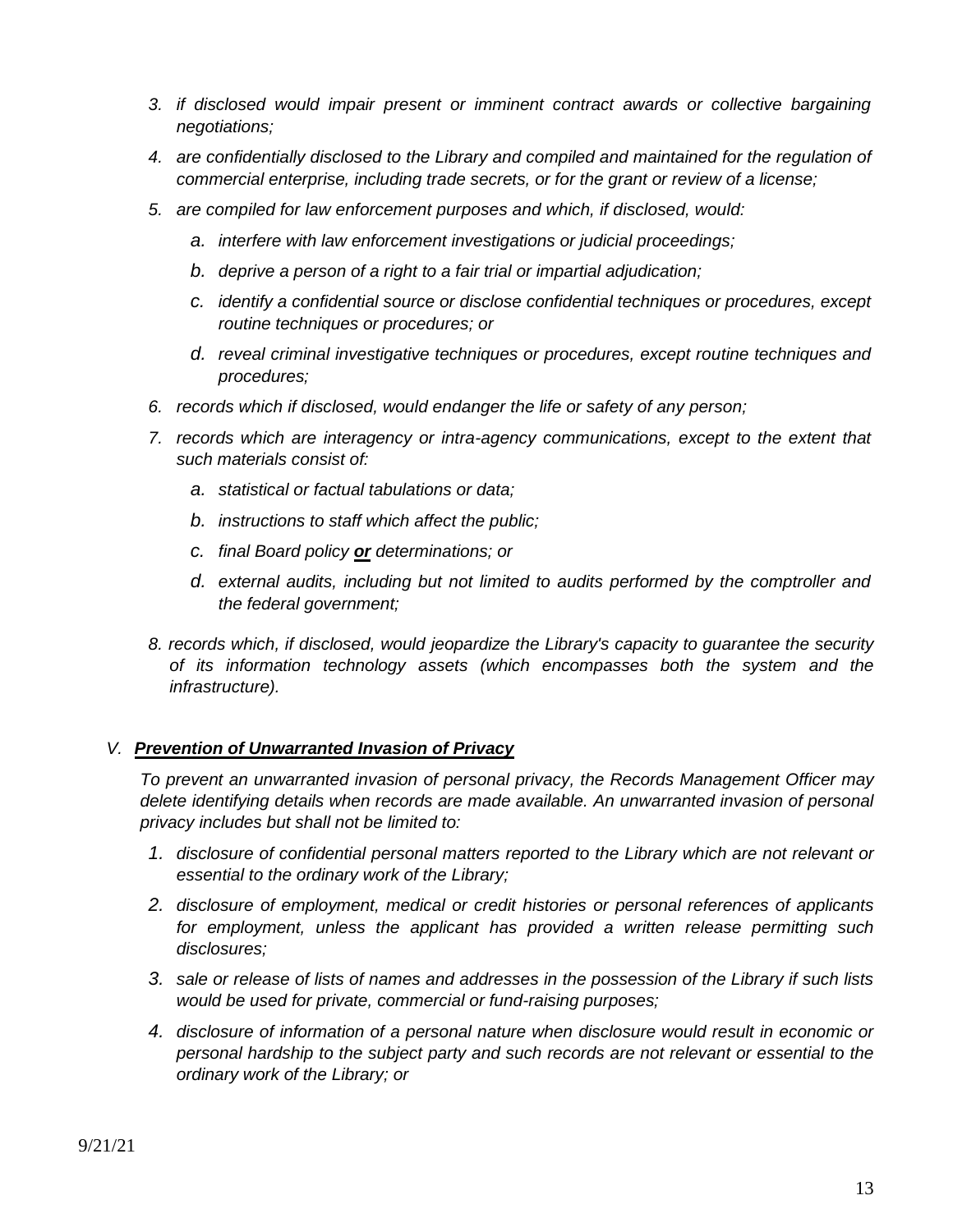*5. disclosure of items involving the medical or personal records of a client or patient in a hospital or medical facility.*

*Unless otherwise deniable, disclosure shall not be construed to constitute an unwarranted invasion of privacy when identifying details are deleted, when the person to whom records pertain consents in writing to disclosure, or when upon representing reasonable proof of identity, a person seeks access to records pertaining to him or her.*

# 12. TO BE REMOVED – **Freedom of Information Law Request [Policy 700-110a & 700-110b]** (2nd reading)

Trustee Thomas Maher moved to waive the reading of the Freedom of Information Law Request [Policy 700-110a & 700-110b]. The motion was seconded by Trustee Brianna Baker-Stines and adopted by a unanimous 6-0 vote.

Trustee Theresa Stabile moved to accept adoption of the Freedom of Information Law Request [Policy 700-110a & 700-110b]. The motion was seconded by Trustee Brianna Baker-Stines and adopted by a unanimous 6-0 vote.

# **Policy 700-110a**

Date

,,,,,,,,,,,,,,,,,,,,,,,,,,,,,,,,,,,,,,,,,,,,,,,,,,,,,,,,,,,,,,,,,,,,,,,,,,,,,,,,,,,,,,,,,,,,,,,,,,,,,,,,,,,,,,,,,,,,,,,,,,,,,,,,,,,,,,,,,,,,,,,,,,,,,,,,,,,,,,,,,,,,,,,,

Records Access Officer The Smithtown Special Library District 1 North Country Road Smithtown, New York 11787

# RE: Freedom of Information Law Request

Dear Records Access Officer:

Under the provisions of the New York Freedom of Information Law, Article 6 of the Public Officers Law, I hereby request records or portions thereof pertaining to \_\_\_\_\_\_\_\_\_\_\_\_\_\_\_\_\_

(attempt to identify the records in which you are interested as clearly as possible)

\_\_\_\_\_\_\_\_\_\_\_\_\_\_\_\_\_\_\_\_\_\_\_\_\_\_\_\_\_\_\_\_\_\_\_\_\_\_\_\_\_\_\_\_\_\_\_\_\_\_\_\_\_\_\_\_\_\_\_\_\_\_\_\_\_\_\_\_\_\_\_\_\_\_\_

If there are any fees for copying the records requested, please inform me before filling the request (or: please supply the records without informing me if the fees are not in excess of \$\_\_\_\_\_\_\_\_\_\_\_).

Sincerely,

(Signature)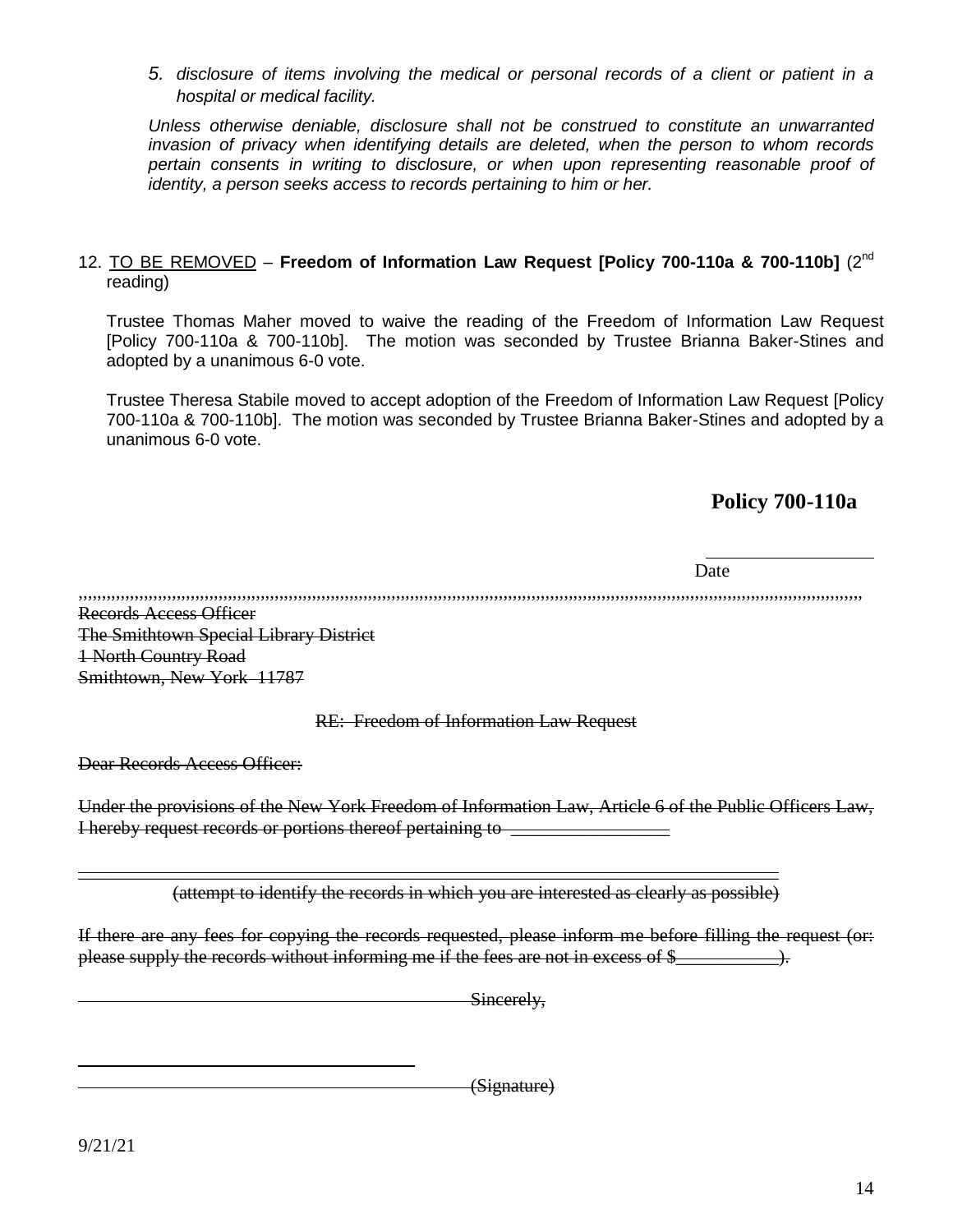Name

**Address** City, State, Zip Code

# **Policy 700-110b**

# **SAMPLE APPEAL LETTER**

Date Name of Agency Official Appeals Officer The Smithtown Special Library District 1 North Country Road Smithtown, New York 11787 RE: Freedom of Information Law Appeal Dear<sub>—</sub> I hereby appeal the denial of access regarding my request, which was made on \_\_\_\_\_\_\_(date) and sent to  $\overline{a}$ Example 2.1<br>
(Records Access Officer, The Smithtown Special Library District, 1 North Country Road, Smithtown, New York 11787. The records that were denied include:<br>
The records that were denied include: i<br>S (enumerate records that were denied). **Sincerely,** (Signature) Name **Address** City, State, Zip Code

# 13. REVISED POLICY - Program Policy [Policy 700-170] (2<sup>nd</sup> reading)

Note: Revisions are noted in underlined bold font; deletions are noted with a strikethrough

Trustee Thomas Maher moved to waive the reading of the Program Policy [Policy 700-170]. The motion was seconded by Trustee Brianna Baker-Stines and adopted by a unanimous 6-0 vote.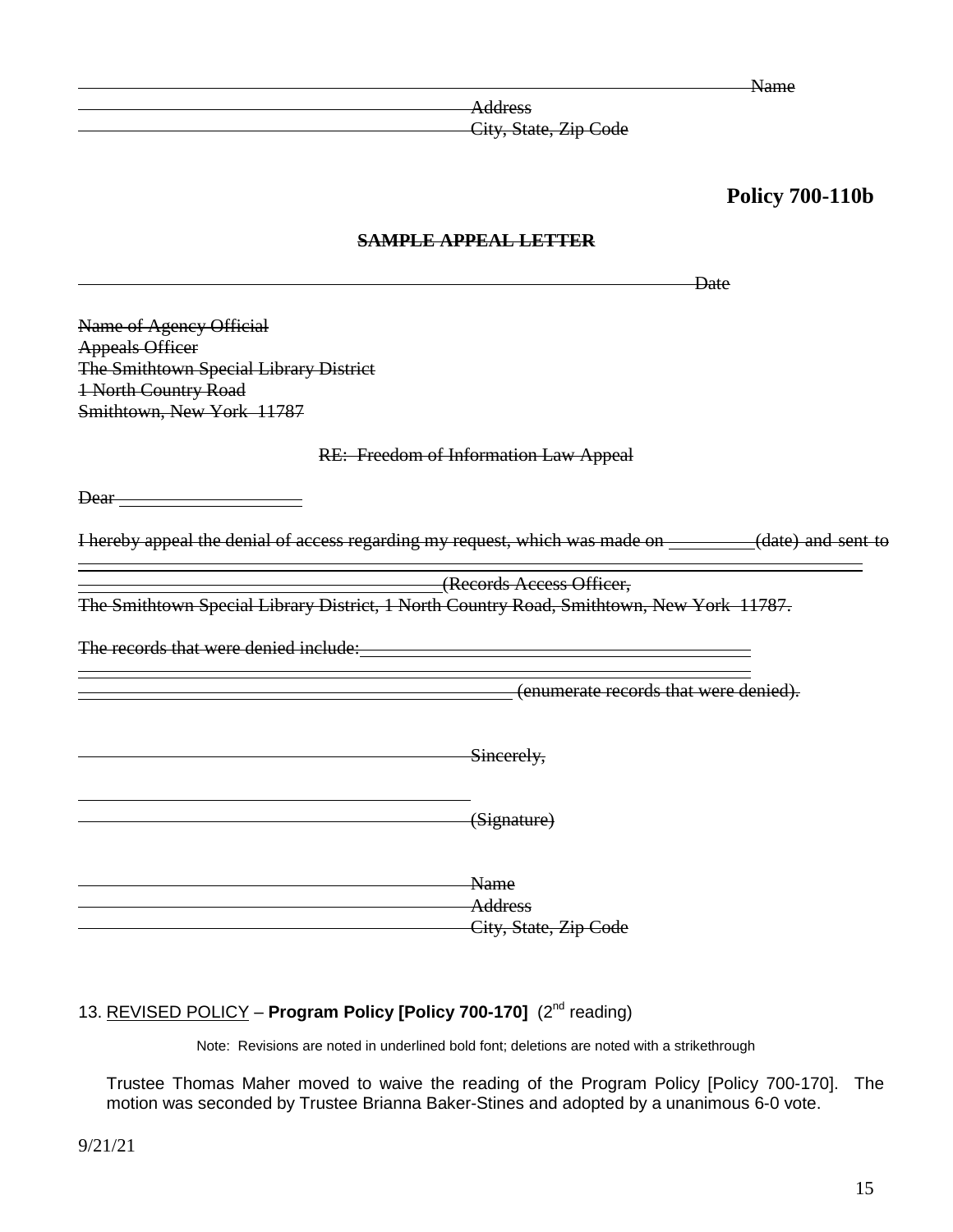Trustee Brianna Baker-Stines moved to accept adoption of the Program Policy [Policy 700-170]. The motion was seconded by Trustee Theresa Stabile and adopted by a unanimous 6-0 vote.

*Programming is offered as a Library resource. Its purpose is to promote Library materials, facilities, or services, as well as provide cultural, educational, and recreational enrichment to the community.* 

*Selection of Library-approved program topics, speakers, courses, classes, and resource materials should be made by Library staff on the basis of the interests and needs of Library users and the community.*

*Library programs are offered as availability of staff, funds and other resources allow.*

*The Library may partner with another agency, community organization, or the Friends of the Library or the Library Foundation when presenting programs.* 

*Library programs will generally be provided at "no charge" except as noted below.* 

- *The library may charge a fee, payable to the Library, for programs to defray the expense of the presentation only in those circumstances when, in the assessment of the library, such is warranted on the basis of the program's value.*
- *In a workshop situation a participant may be charged for the cost of materials used.*
- *The Library may charge a fee for programs where the number of registrants is restricted and individual certification or instruction is provided.*
- *Public programs planned for Library fund-raising by the Friends of the Library or Library Foundation may include an admission charge with approval of the Library Director.*

*Library programs must be non-commercial in nature. Although a businessperson or other professional expert may present a program, the information offered should always be generic in nature. No solicitation of business or sale of products is permitted except as noted below:*

- *Because the Library wants to encourage reading, writing, and an appreciation for literature and music, exceptions are made for authors selling copies of their books and artists selling recordings of their music.*
- *The Friends of the Library and Library Foundation may sell items at Library programs they sponsor for the purpose of Library fund-raising.*

*In the process of presenting a program, a speaker may include informational material that may be distributed; however, the material may contain only information that is generic in nature.* 

*Under no circumstances may a speaker/presenter solicit personal information from program attendees. All informational material distributed at a program, including press releases and other promotional material, must be approved in advance by the Library Director or Program Coordinator.* 

*All children's programs are to be carefully planned to meet the developmental needs and interests of a particular age group. Access to programming may be limited to specific ages depending on the nature of the program, and at the discretion of the presenter or the Library staff member in charge. It is in the best interests of all the children concerned that age requirements specified for each program be adhered to.* 

*The Library Board supports the creation of reasonable rules for attendance requirements.*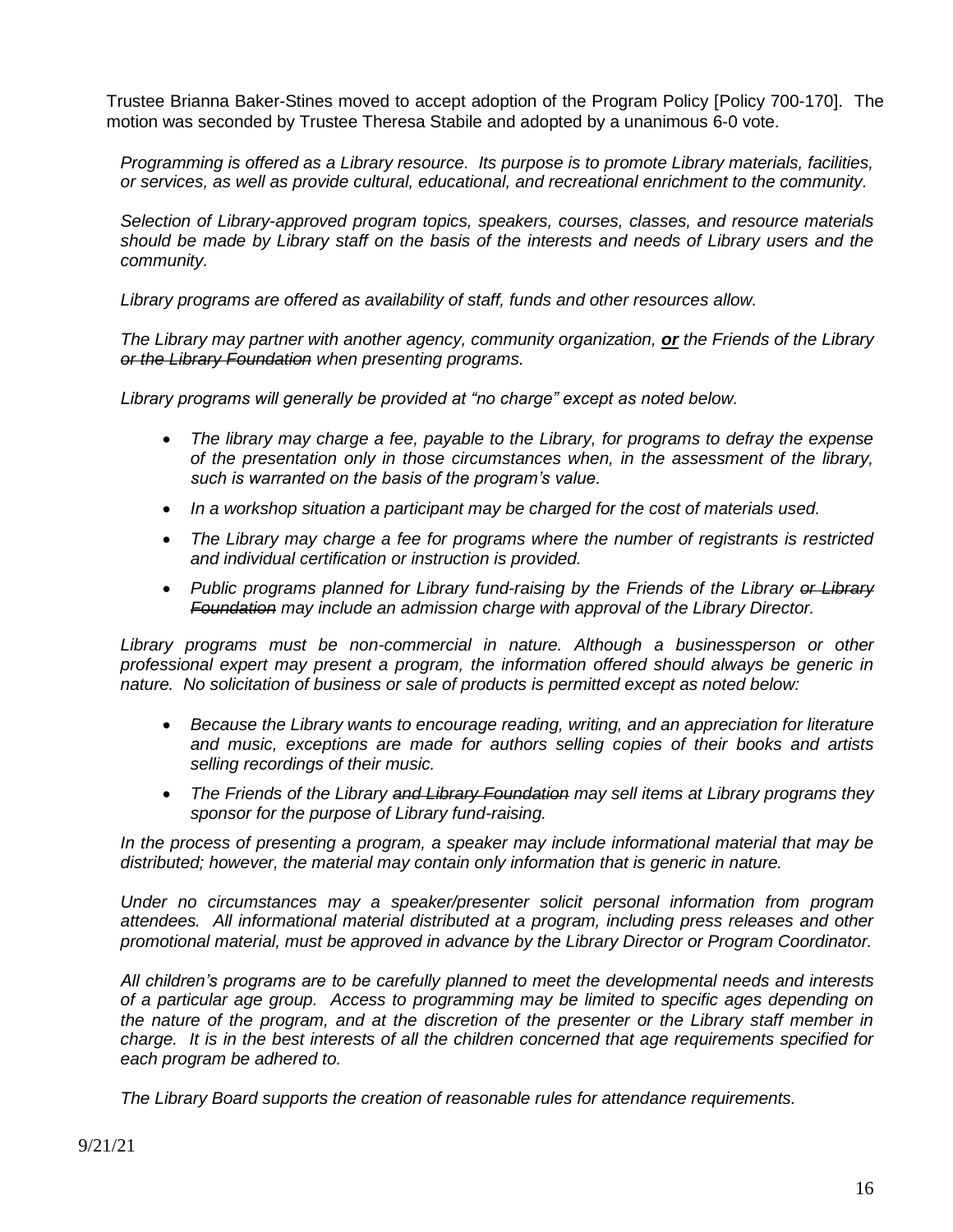*The Library does not offer programs that support or oppose a specific religious conviction. Holiday programs may be offered. The Library will endeavor to provide programs that reflect the community's diversity.* 

*The Library does not offer programs that support or oppose any political candidate or ballot measure, however, election information, such as candidates' forums that include invitations to all recognized candidates, may be offered.* 

*In conjunction with its role as an important source of community information, "Town Hall Meetings," an informal public forum where everyone in a community is invited to attend, voice their opinions,*  and hear the responses from public figures and elected officials, may be allowed. Town Hall *Meetings are not to be associated with an election or campaign.*

*Some programming may involve food or refreshments.* 

*Library-approved programs are funded in part by the operating budget with additional support from grants, contributions or other gifts and donations. Program coordinators may solicit donations from outside sources, in which case, some type of acknowledgement may be noted during the program or in publicity.*

*Presentation at the Library of any specific idea, strategy, financial plan or investment is not to constitute endorsement of the group's or individual's policies or beliefs. Organizational affiliation of presenters used by the Library in programs and promotions does not constitute endorsement, merely acknowledgement.*

*The Library welcomes recommendations from residents concerning programming. Questions or concerns should be addressed with an appropriate Library staff member. Requests for review of Library programs should be submitted on the "Request for Re-Evaluation of Library Material" (Policy 300-10a) form. Requests for review of Library programs will be considered in the same manner as requests for reconsideration of Library materials.* 

*The Library reserves the right to cancel any program.*

# **PUBLIC COMMENTS**

Public comments were given.

# **NEW BUSINESS**

### 14. REVISED POLICY – **Wireless Acceptable Use Policy** [Policy 700-95] (1<sup>st</sup> reading)

Note: Revisions are noted in underlined bold font; deletions are noted with a strikethrough

Trustee Brianna Baker-Stines moved to waive the reading of the **Wireless Acceptable Use Policy** [Policy 700-95]. The motion was seconded by Trustee Thomas Maher and adopted by a unanimous 6-0 vote. The policy will be reviewed and voted on at the October regular board meeting.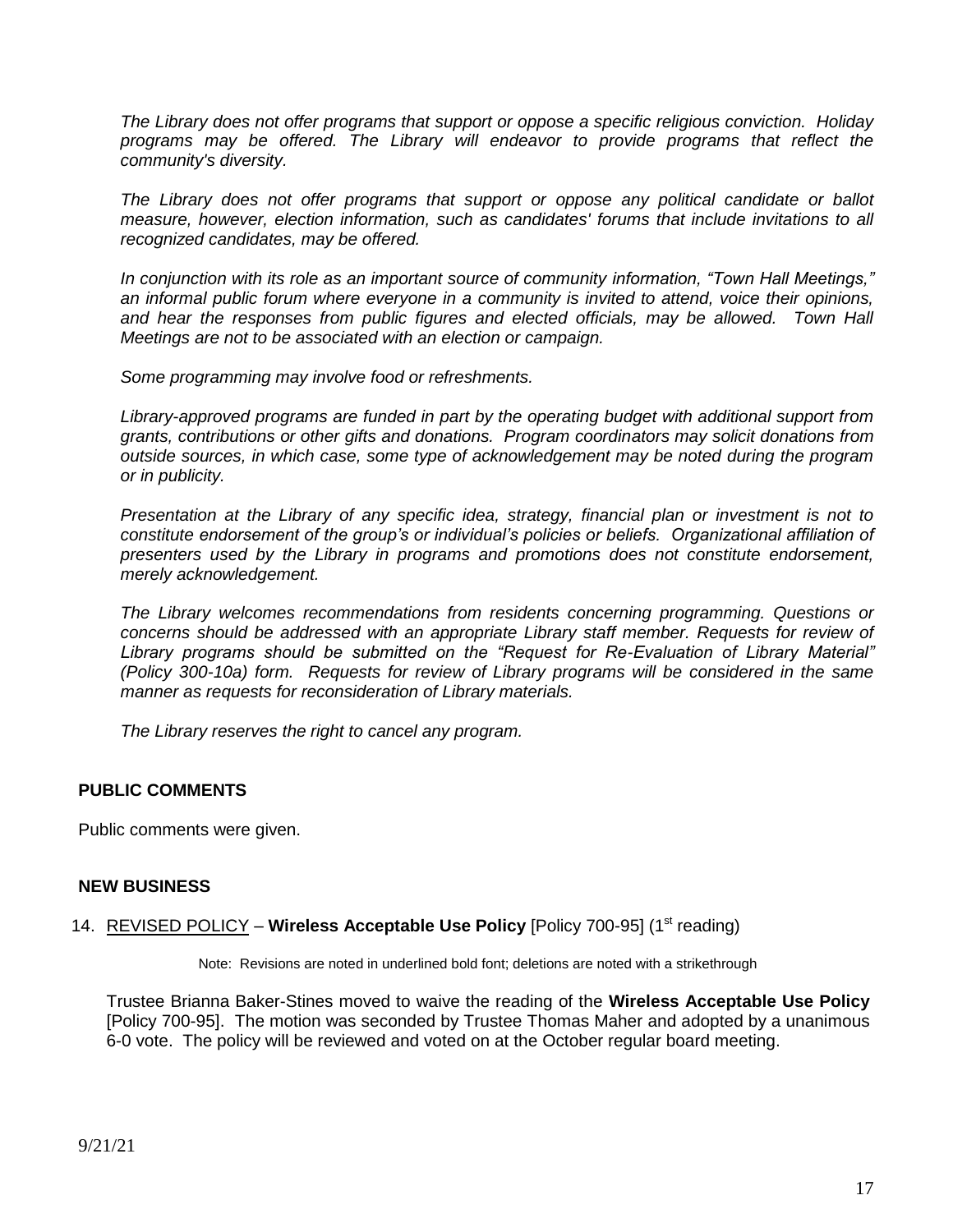*The Smithtown Library recognizes that the Internet has become an essential research and educational tool. The Internet offers access to many valuable local, national, and international sources of information. However, it is a fluid environment with the content and format of information constantly changing. Some information on the Internet may be inaccurate, incomplete, dated, or offensive to some users. You must evaluate the validity and appropriateness of the information found as the Library can take no responsibility for such content.*

*The Smithtown Library cannot guarantee that children and youth will never access*  inappropriate web sites. We recommend that parents/legal guardians take an active *interest in, and responsibility for, their children's Internet use.*

*Prior to accessing the Internet at The Smithtown Library, users shall be required to indicate their agreement that they shall not display, print, transmit or distribute threatening material; expressions of bigotry, racism or hate; obscene or sexually provocative material.*

*The Smithtown Library assumes no responsibility for costs, liabilities, claims, or damages arising from the use of the Internet.*

*The user understands that the wireless Internet connection is unsecured and open to everyone. The Library is not responsible for any financial loss that may occur while using the wireless network. This includes but is not limited to, loss due to improper use of online financial tools, personal information intercepted while being transmitted, and identity theft.*

*Computer users must be considerate of nearby patrons. Please use headphones/earbuds while using applications that require sound, such as audio/video players, or turn the volume off. Use of Internet phone applications, including but not limited to Skype and Google Call Phone, are not permitted in the Library as they are considered equivalent to cell phone use. Please do not use an excessive amount of workspace as Library workspace is limited.*

*The Library cannot guarantee that the wireless Internet access service will be available at any specific time nor can the Library accept reservations for wireless access. Signal strength may vary in each building.*

Users may not plug equipment into the Library's computer network. Use of electrical *outlets on table-tops is permitted.*

*Users are responsible for knowing how to configure their own equipment. Library staff cannot provide technical support for establishing or maintaining a connection. The Library*  will not support configurations and cannot be responsible for any changes made to an *individual's computer settings.*

*Virus and security protection are the user's responsibility. The Library assumes no responsibility for damage, theft, or loss of any kind to a user's equipment, software, data files or other personal property brought into or used at the Library.*

*The wireless Internet access service is available for use on premises, both interior and exterior during library hours only. There will be no announcements or warnings pertaining to availability. Please plan your usage accordingly.*